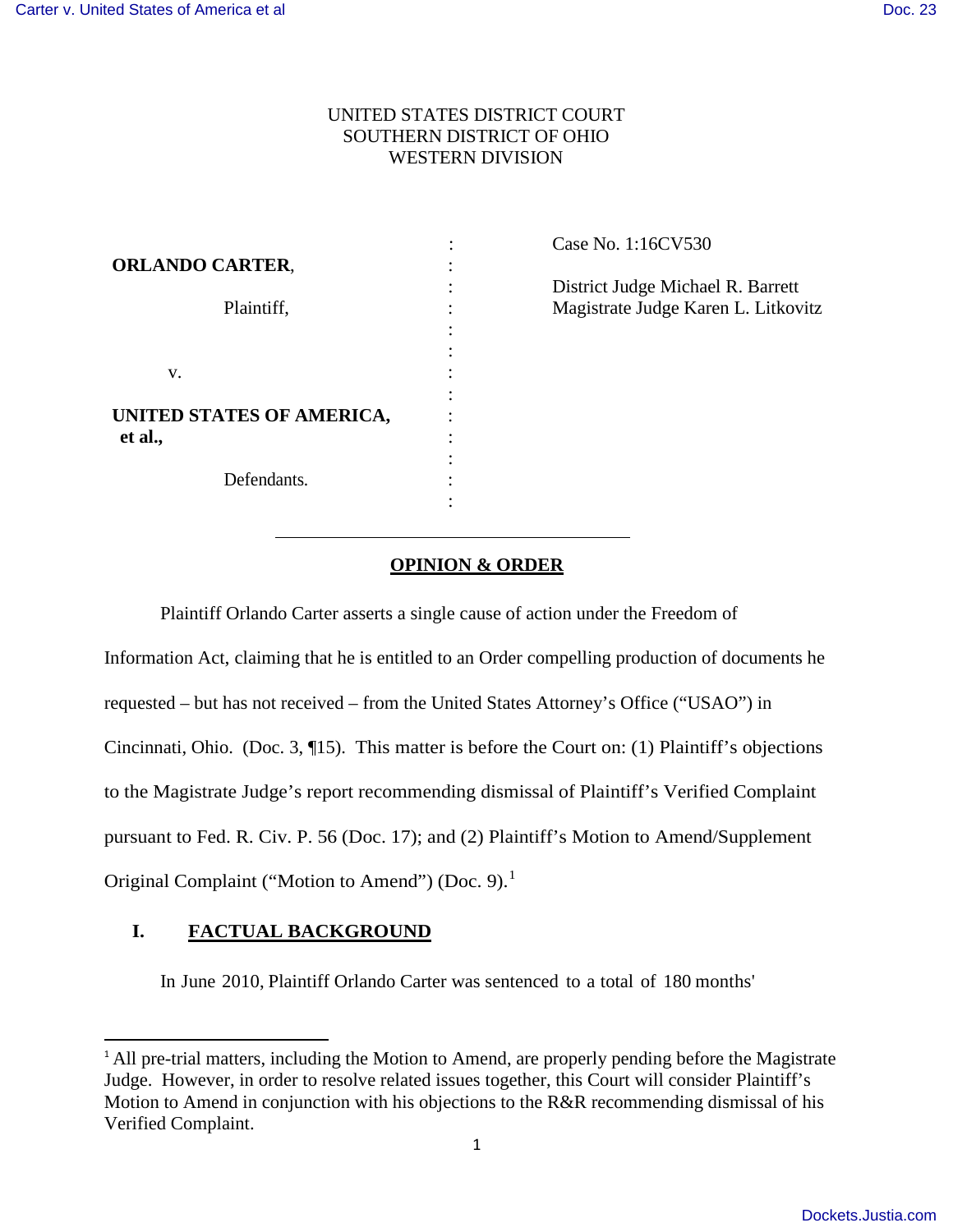imprisonment after a jury found him guilty on 11 fraud-related counts. United States v. Carter*,* No. 1:08-cr-51 (S.D. Ohio Jun. 9, 2010). Plaintiff alleges that, in securing the convictions against him, the government used two exhibits at trial that indicated there was a creditor-borrower relationship between PNC Bank and Plaintiff's company in the amount of \$4 million. (Doc. 3, ¶¶9-10). To support his belief that the exhibits used at trial were not "valid" or "truthful" (Doc. 3, ¶13), Plaintiff claims that he submitted valid FOIA requests to the USAO in Cincinnati on February 8, 2016, seeking "certified and authenticated" records relating to the alleged "\$4,000,000 obligation the government claims [Plaintiff's company] had with PNC in 2004." (Doc. 3, ¶14).

Plaintiff asserts that he never received a response to his February 8, 2016 FOIA requests, and that he is entitled to judicial review and an order compelling the government to respond because he constructively exhausted his administrative remedies. To support his allegation that his FOIA requests were indeed sent to and received by Defendants, Plaintiff offers: (1) his Verified Complaint attaching a copy of his February 8, 2016 FOIA requests addressed to the United States Attorney's Office, 221 East 4th Street, Suite 400, Cincinnati Ohio 45202, (2) a June 10, 2016 declaration (Doc. 10) attesting that the FOIA requests were sent to the foregoing address via certified mail with tracking number 7007 3020 0002 0305 6504; (3) a copy of Plaintiff's certified mail receipt (Doc. 10-1, PAGEID# 117) with the foregoing tracking number; and (4) a printout of tracking information (Doc. 10-1, PAGEID# 118) showing delivery of the package associated with the foregoing number on February 12, 2016 at 1:43 p.m. in Cincinnati, Ohio 45202. Defendants have submitted their own declaration, in which the Cincinnati USAO's Deputy Civil Chief states that the USAO's tracking system "does not reflect that the letter at issue . . . was received by the [USAO] for the Southern District of Ohio or the Executive Office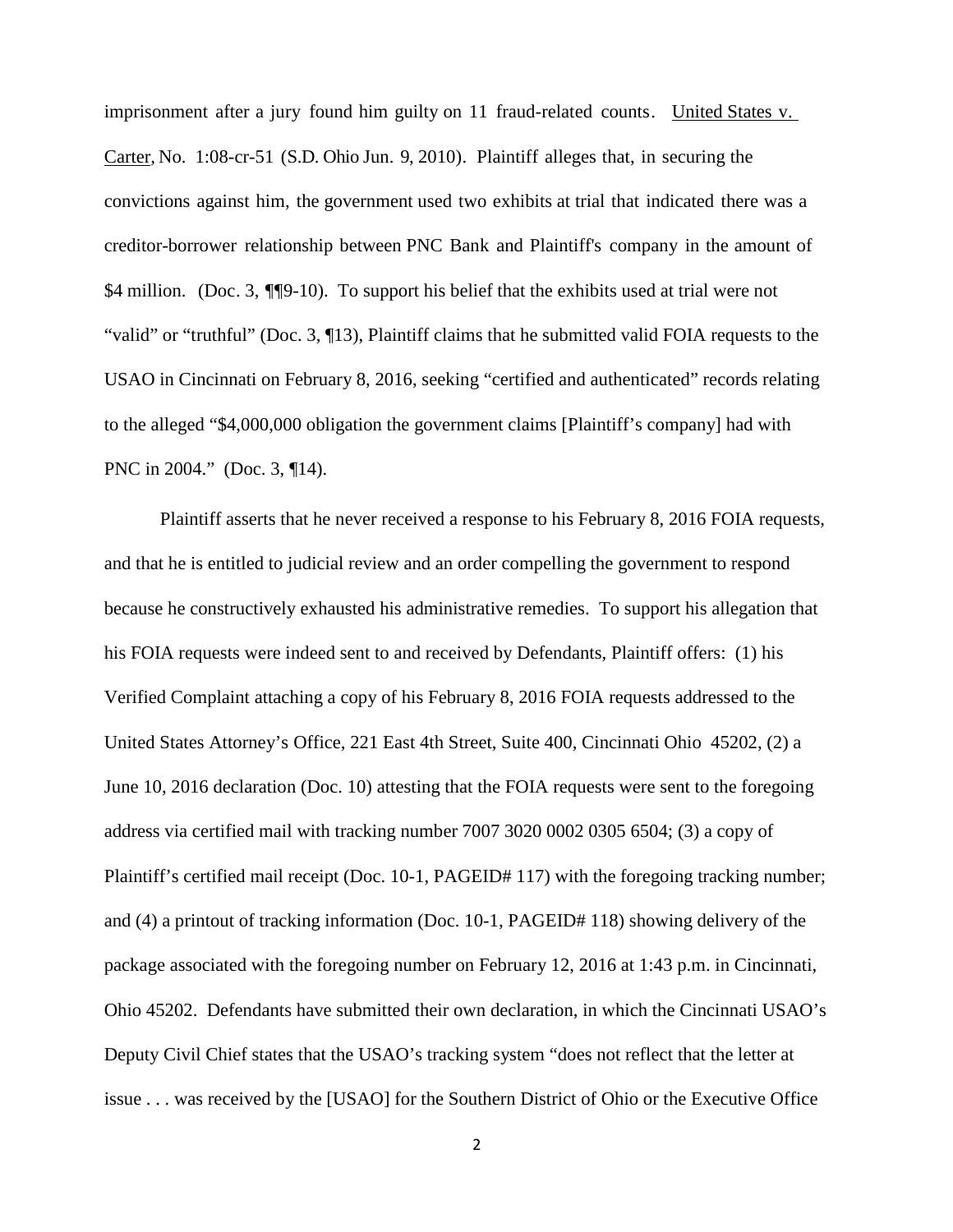for the United States Attorneys." (Doc. 8-1, PAGEID# 103).

### **II. PROCEDURAL BACKGROUND**

#### **a. Motion to Dismiss/Motion to Amend**

On June 9, 2016, Defendants filed a motion to dismiss Plaintiff's Verified Complaint for lack of subject matter jurisdiction, arguing that the Court lacked jurisdiction over the matter because Plaintiff failed to exhaust administrative remedies before filing the instant action. Specifically, Defendants argued that it was Plaintiff's burden to plead and ultimately prove that he exhausted all administrative remedies, which requires proof that the government indeed received the FOIA requests at issue. (Doc. 8, PAGEID# 99). Defendants argued that the allegations in Plaintiff's Verified Complaint, and its attached documents, were insufficient to make such a showing. (Id.) To establish non-receipt of the FOIA requests, Defendants attached to their motion the above-referenced affidavit of Cincinnati's Deputy Civil Chief. (Doc. 8-1). Defendants further argued that, regardless of whether the Cincinnati USAO received the requests, Plaintiff's FOIA claim still fails because the Cincinnati USAO is not the component designated under FOIA to receive such requests. (Doc. 8, PAGEID# 99).

The same day that Defendants moved to dismiss, Plaintiff sought leave to amend his Verified Complaint. Plaintiff argued that his proposed amendments "will assist the Court with additional information . . . as to whether the Defendant[s] acted arbitrarily or capriciously regarding the failure to respond to Carter's FOIA request." (Doc. No. 9, PAGEID# 105). Plaintiff proposed various amendments (Doc. No. 9-1) pertaining to the "wrongful conduct" and "false accusations" of the government. He states that unless the government "provide[s] the certified records pursuant to [his] FOIA request," the Court will continue to be "misled and deceived . . . by the government employees involved in [his] investigation and prosecution" and Plaintiff will "continue to be unjustly incarcerated." (Doc. No. 9-1, PAGEID# 111-12).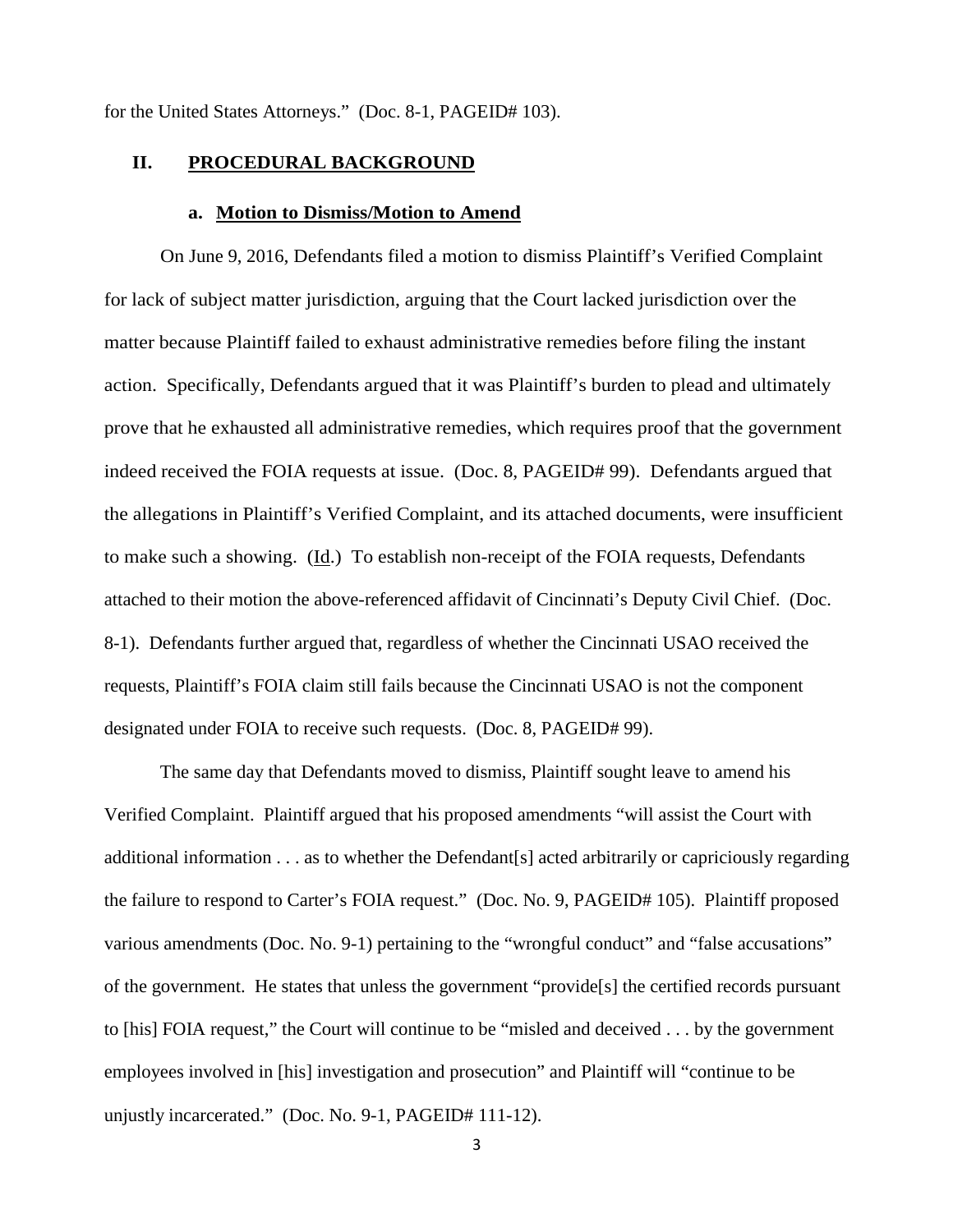### **b. Report and Recommendation**

On August 16, 2016, the Magistrate Judge issued a Report & Recommendation addressing the government's motion to dismiss. The Magistrate Judge rejected Defendants' Rule 12(b)(1) argument, reasoning that "Congress has not given a clear statement that a plaintiff's failure to exhaust administrative remedies strips a federal court of jurisdiction to consider his complaint." Carter v. United States, No. 1:16-cv-530, 2016 U.S. Dist. LEXIS 108317, at \*6 (S.D. Ohio Aug. 16, 2016) (Doc. No. 14, PAGEID #232). However, the Magistrate Judge recommended dismissal on the basis that failure to exhaust administrative remedies "may still be grounds for dismissal of plaintiff's complaint under Rule 12(b)(6) for failure to state a claim on which relief can be granted." Id. at  $*7$  (Doc. No. 14, PAGEID# 233). Because the parties supported their arguments regarding exhaustion with documents beyond the pleadings, the Magistrate Judge converted the motion to dismiss into a motion for summary judgment. Ultimately, the Magistrate Judge recommended dismissal because, as part of his purported burden to prove that he exhausted his administrative remedies, "plaintiff failed to meet his burden of establishing that the [USAO] received his FOIA request." (Doc. No. 14, PAGEID# 235). The R&R does not address Plaintiff's Motion to Amend.

### **c. Objections to the R&R**

On September 8, 2016, Plaintiff timely filed the following objections to the Magistrate Judge's R&R:

1. Based upon the USPS's August 19, 2016 proof of receipt confirming that the United States Attorneys [sic] Office for the Southern District of Ohio (USAO) signed for and received the February 8, 2016 FOIA Request, the Report erroneously bases its Recommendation on the wholly unreliable testimony of [Cincinnati's Deputy Civil Chief];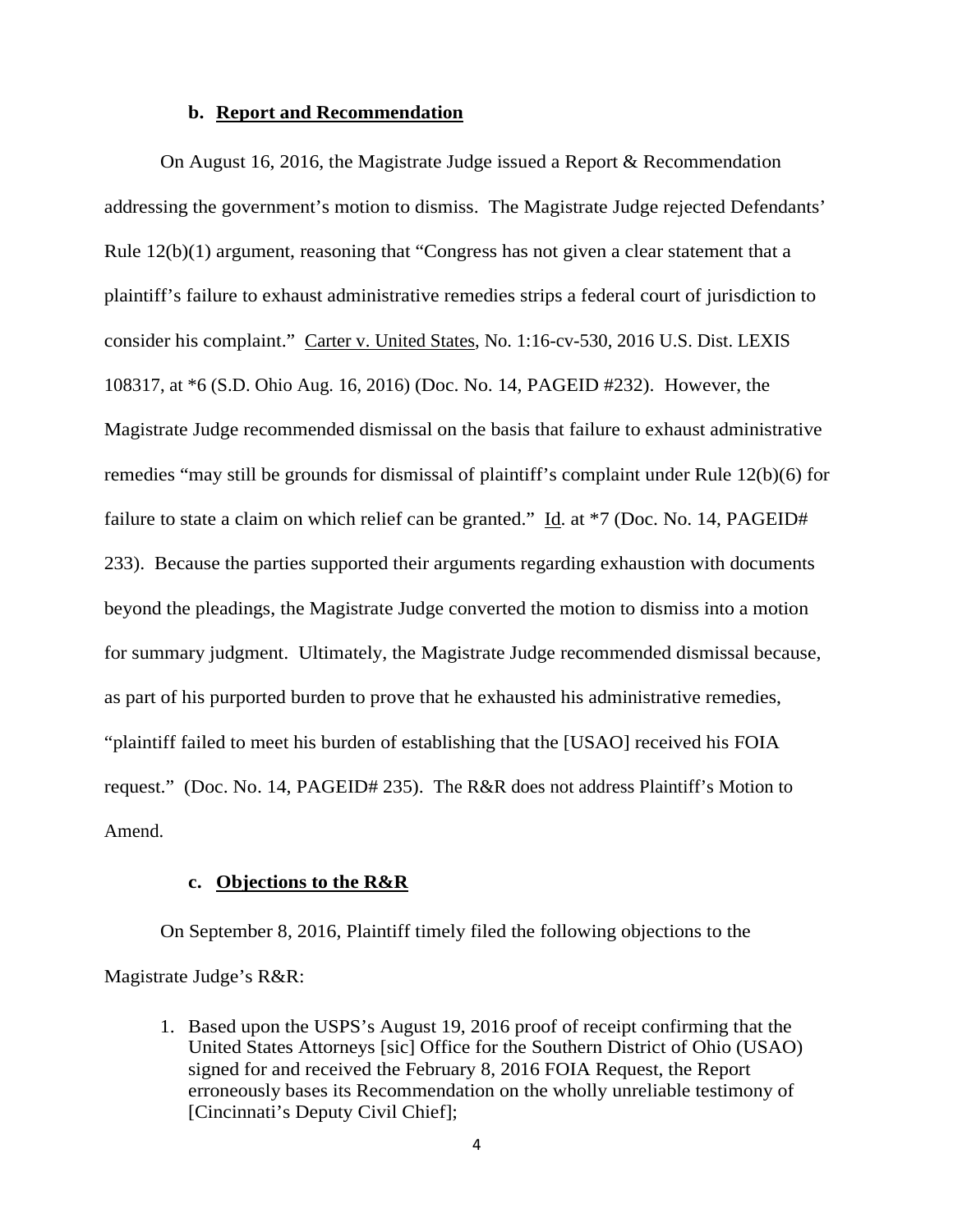- 2. Based upon the USPS's August 19, 2016 proof of receipt confirming the USAO received the February 8, 2016 FOIA Request and the Defendant's failure to respond within the required statutory time limit, Carter has constructively exhausted his administrative remedy, granting this Court jurisdiction over this case;
- 3. The Report fails to give Carter the required notice of the Court's intent to convert the Defendant's motion to dismiss to a motion for summary judgment and the consequences of the same, prejudicially depriving Carter of his opportunity to conduct discovery, and present new evidence to support his record;
- 4. The report erroneously relies upon the prestige of the government, causing prejudicial effect upon Carter. Thus, the Report must be denied;
- 5. Because competing affidavits show a genuine factual dispute about whether or not Defendant received the February 8, 2016 FOIA Request, the Report erroneously makes a Recommendation for summary judgment prior to the resolution of the dispute. Thus, summary judgment is premature and not appropriate;
- 6. The Report, as required by Rule 56, fails to view the evidence in the light most favorable to the opposing party. Thus, Carter, who opposes, objects to the recommendation for summary judgment; and
- 7. The Report fails to consider the normal course and ordinary business practice in receiving mail by the USAO.

In light of the R&R's emphasis on Plaintiff's failure to meet his burden of proof regarding exhaustion, Plaintiff attached to his objections new evidence to support that his FOIA requests were sent to and received by the USAO in Cincinnati, in the form of Plaintiff's September 2, 2016 affidavit attaching a "proof of receipt" provided to him by the USPS. The proof of receipt purports to show the signature of the individual signing for the package associated with the above-referenced tracking number, as well as a handwritten address for the signer. Below the signature and handwritten address, the following statement appears: "The above signature containing the address and signature of the recipient is provided to the customer as a proof of receipt that was provided after the actual certified letter was received by the recipient. This is provided as a service to the sender on August 19, 2016." The foregoing statement purports to bear the signature of Joy Andreasen, General Clerk of the USPS, with a stamp stating "Winchester VA August 19, 2016."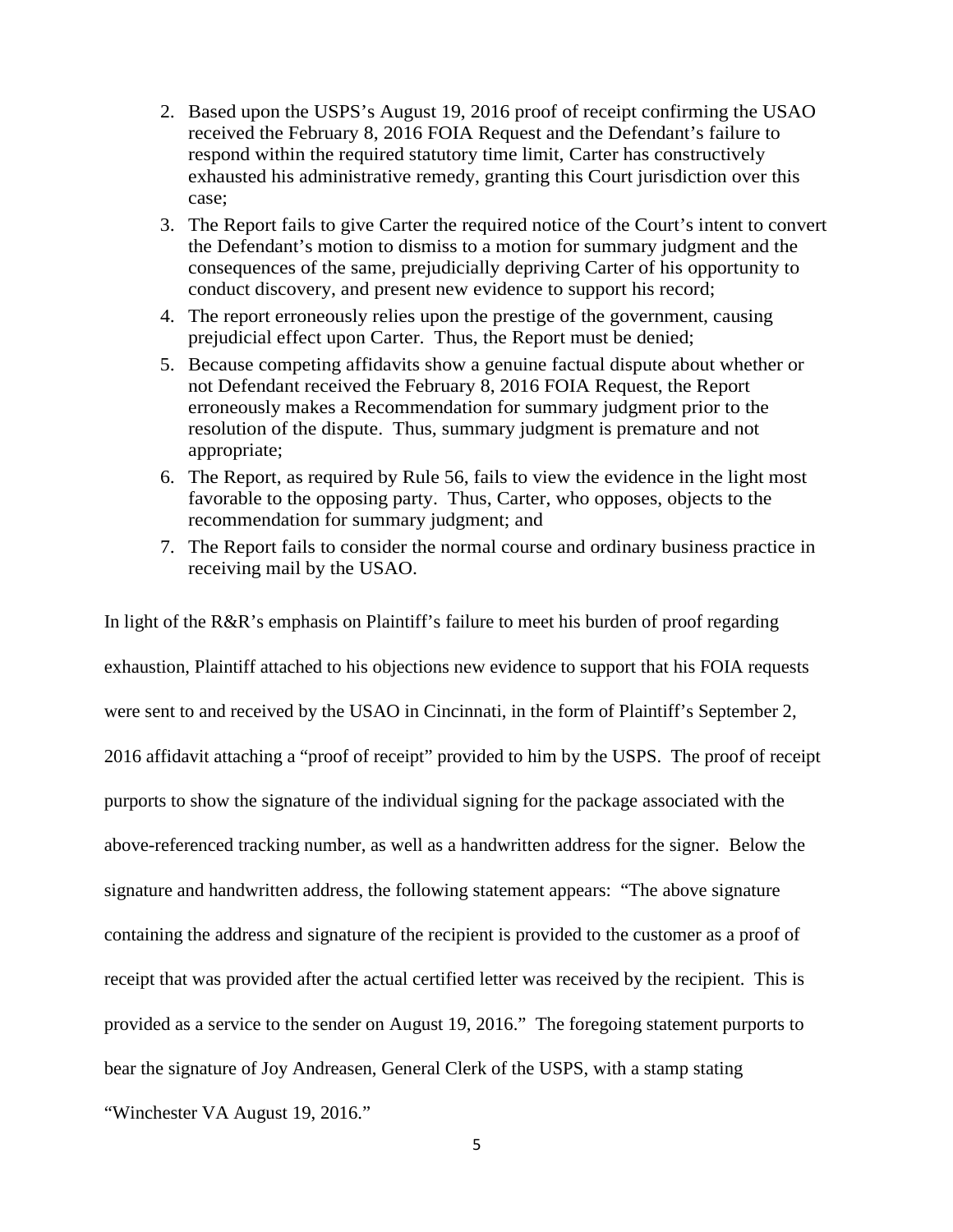## **III. ANALYSIS**

 $\overline{a}$ 

# **A. Plaintiff's Objections to the R&R**

### **1. Standard of Review**

When objections to a magistrate judge's report and recommendation are received on a dispositive matter, the assigned district judge "must determine *de novo* any part of the magistrate judge's disposition that has been properly objected to." Fed. R. Civ. P. 72(b)(3). After review, the district judge "may accept, reject, or modify the recommended decision; receive further evidence; or return the matter to the magistrate judge with instructions." Id*.*; 28 U.S.C. § 636(b)(1).

# **2. The Court Accepts the Magistrate Judge's Recommendation, but Orders Dismissal on Rule 12(b)(6) Grounds Rather than Rule 56 Grounds**

The Magistrate Judge's R&R, and Plaintiff's objections, relate to the legal requirement that FOIA plaintiffs exhaust their administrative remedies before seeking judicial review. Again, the Magistrate Judge recommends dismissal pursuant to Rule 56 on the basis that Plaintiff failed to adequately plead and prove exhaustion. The Court largely agrees with the Magistrate Judge's analysis of exhaustion under FOIA, except to the extent that the Magistrate Judge places the burden of pleading and proving exhaustion on FOIA plaintiffs.<sup>[2](#page-5-0)</sup> The Court clarifies the burden below, but ultimately adopts the Magistrate Judge's recommendation on Rule 12(b)(6) grounds rather than Rule 56 grounds.

<span id="page-5-0"></span><sup>&</sup>lt;sup>2</sup> Carter, 2016 U.S. Dist. LEXIS 108317, at  $*9-10$  (citing Ye v. Holder, 624 F. Supp. 2d 121, 124 (D.D.C. 2009); Tunchez v. United States DOJ, 715 F. Supp. 2d 49, 53 (D.D.C. 2010)). As further discussed below, the Court does not find the foregoing cases persuasive on the issue of burden. Ye does not expressly state that a plaintiff bears the burden of proving exhaustion in a FOIA case, and Tunchez fails to cite authority from any United States Court of Appeals pertaining to the burden in a FOIA case. Furthermore, it appears that at least one later case from the District of Columbia has reached the opposite conclusion regarding the burden to plead and prove exhaustion in FOIA cases. Pinson v. United States DOJ, 79 F. Supp. 3d 250, 253 (D.D.C. 2015) ("Failure to exhaust is treated as an affirmative defense that a defendant waives when he does not raise it.").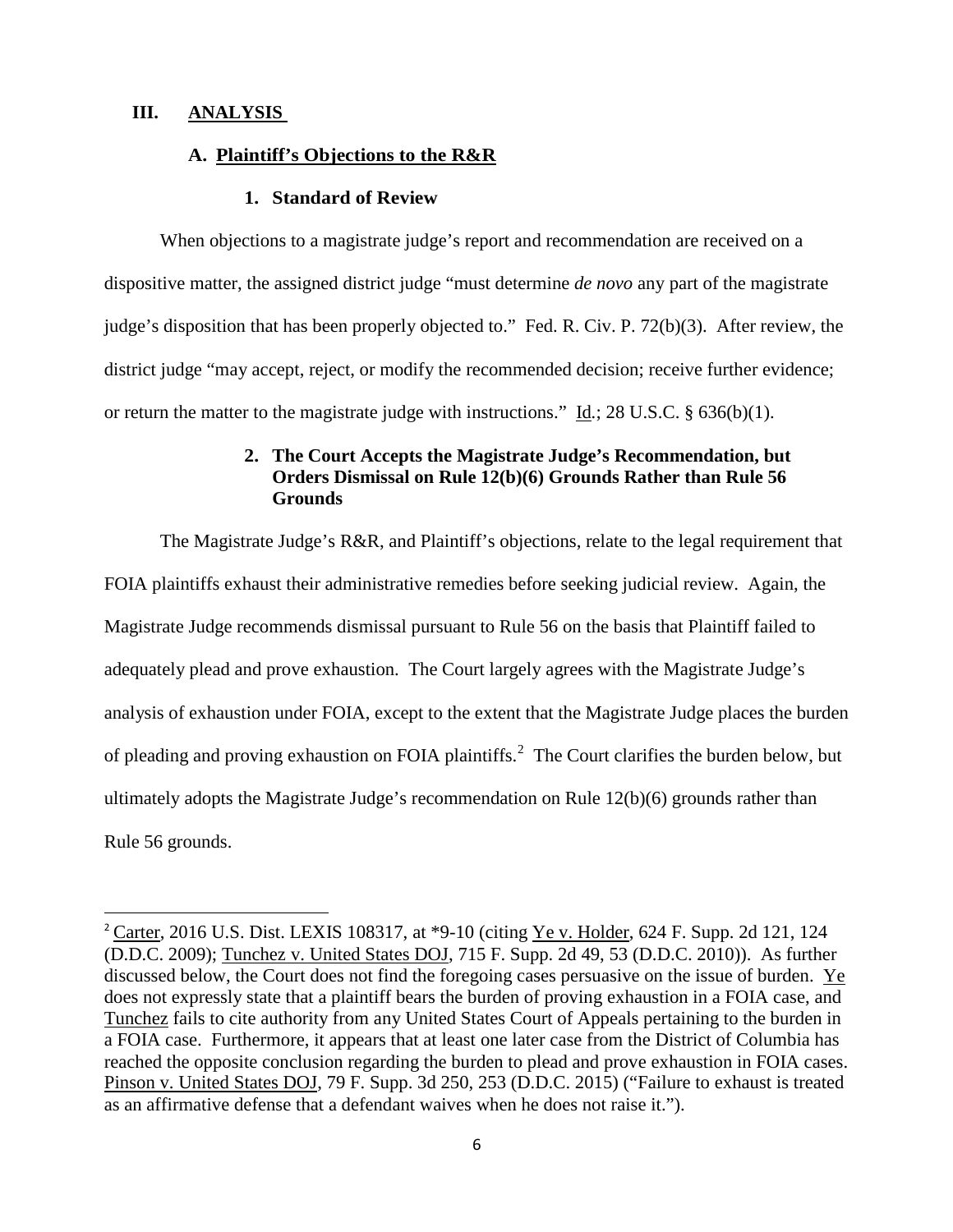## **a. The Burden of Pleading and Proving Exhaustion (or Non-Exhaustion)**

In 2007, the Supreme Court of the United States held that failure to exhaust administrative remedies should – absent contrary language in the statute that creates the cause of action – be regarded as an affirmative defense for which the defendant bears the pleading and proof burdens. Jones v. Bock, 549 U.S. 199, 212, 127 S. Ct. 910, 919 (2007) (analyzing the burden of pleading and proving exhaustion under the Prison Litigation Reform Act of 1995). Indeed, "Jones v. Bock overruled a long line of Sixth Circuit cases that placed the burden of pleading and supporting exhaustion on plaintiffs." Choiniere v. Citchen, No. 08-14853, 2010 U.S. Dist. LEXIS 26490, at \*8-9 (E.D. Mich. Feb. 22, 2010). Specifically, the Supreme Court held that, if a federal statute "deal[s] extensively with exhaustion, but is silent on the issue whether exhaustion must be pleaded or is an affirmative defense," this constitutes "strong evidence" that Congress intended "the usual practice [to] be followed" – and the usual practice under the Federal Rules regards "exhaustion as an affirmative defense" for which defendants bear the pleading and proof burdens. Jones, 549 U.S. at 212. However, the non-exhaustion defense may be invoked at the Rule 12(b)(6) phase – without converting the motion to dismiss into a motion for summary judgment – when the defense appears on the "face" of the complaint. Jones, 549 U.S. at 215.

The plain language of FOIA suggests that the "usual practice" should be followed because it "deals with" exhaustion, 5 U.S.C. 552(a)(6)(C), but is silent on the issue of burden. While the Sixth Circuit has not yet interpreted the exhaustion language in FOIA against the backdrop of Jones, other federal courts considering Jones's effect in FOIA cases have concluded that nonexhaustion is an affirmative defense. See, *e.g.*, Moon v. Fed. Bureau of Prisons, 642 Fed. Appx. 651, 652 (8th Cir. 2016) ("[T]he argument of non-exhaustion is an affirmative defense rather than a pleading requirement[.]"); Marshall v. BATFE, No. 10-21424-CIV-UNGARO/GOODMAN, 2011 U.S. Dist. LEXIS 29345, at \*3 (S.D. Fla. Jan. 31, 2011) ("exhaustion is an affirmative defense of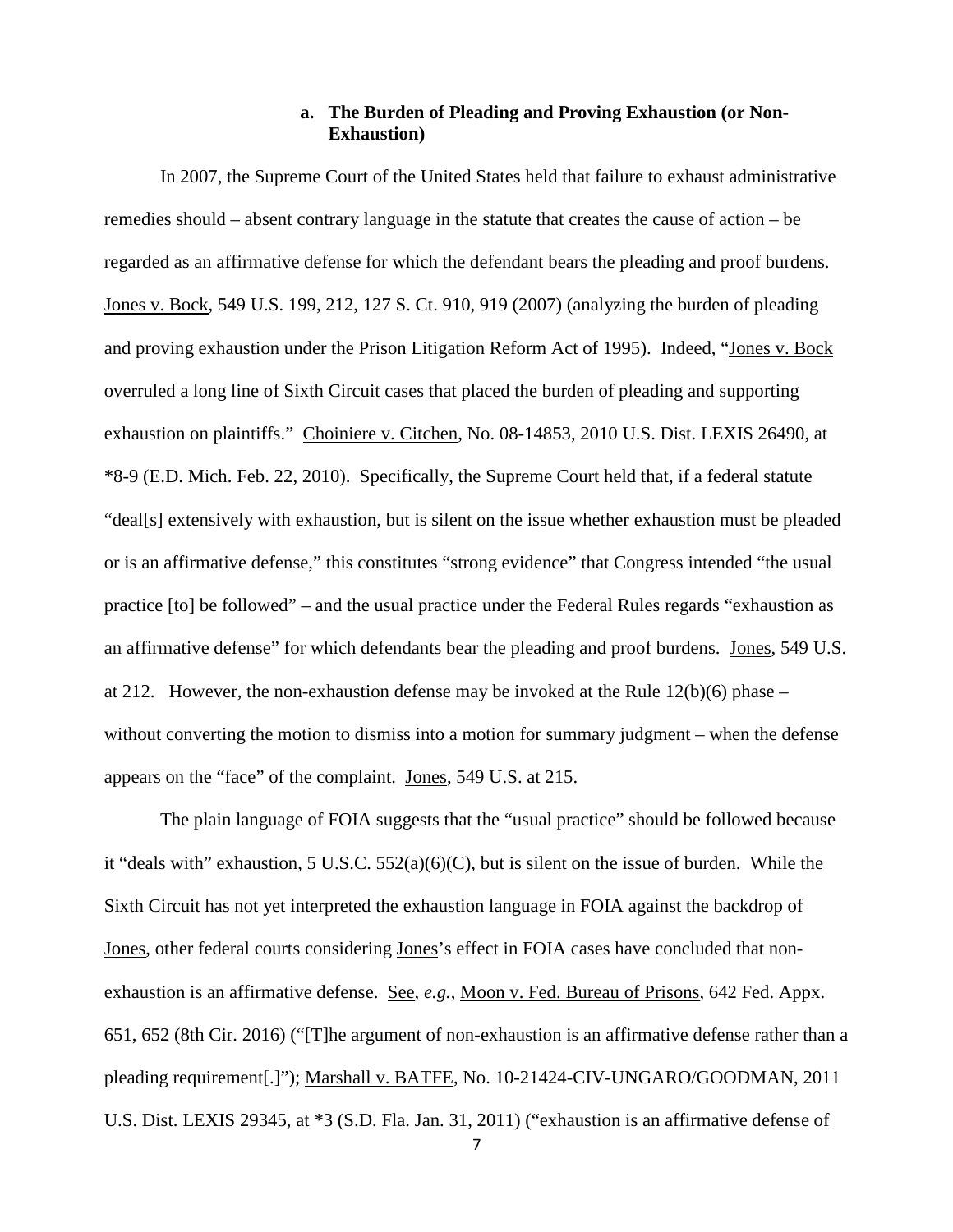the *government,* not a pleading requirement of the plaintiff") (emphasis in original). While there are relatively recent FOIA cases that place the exhaustion burden on plaintiffs, those cases do not cite or interpret Jones, and this Court thus finds them unpersuasive. See, *e.g.*, Ehret v. United States DOD, No. 1:14-CV-725, 2014 U.S. Dist. LEXIS 184166, at \*11 (W.D. Mich. Dec. 9, 2014) ("The burden to demonstrate proper exhaustion rests with Plaintiff, who must present proof of exhaustion of administrative remedies in order to obtain judicial review"); Lenkiewicz v. Castro, 118 F. Supp. 3d 255, 260 (D.D.C. 2015) ("The plaintiff bears the burden to plead and prove administrative exhaustion."); Tunchez, 715 F. Supp. 2d at  $53<sup>3</sup>$  $53<sup>3</sup>$  $53<sup>3</sup>$ 

Accordingly, for purposes of evaluating Plaintiff's Objections to the R&R, this Court views non-exhaustion as an affirmative defense for which the government bears the pleading and proof burdens. The Court could evaluate whether Defendants sustained their burden on Rule 56 grounds, which would require analysis of the competing evidence the parties have submitted (including an analysis of whether the Court should consider the new evidence Plaintiff attaches to his objections). However, under Jones, such an analysis is unnecessary if an affirmative defense appears on the face of a plaintiff's complaint. Jones, 549 U.S. at 215. Under Jones, the question for this Court becomes whether Defendants' non-exhaustion defense is facially apparent in light of the law on

 $\overline{a}$ 

<span id="page-7-0"></span><sup>&</sup>lt;sup>3</sup> The Court notes that there is one unpublished Sixth Circuit opinion that affirmed dismissal of a FOIA claim under Rule 12(b)(6) because plaintiffs "did not allege that they made a proper FOIA request, that the records requested fall within FOIA, and that they exhausted administrative remedies prior to filing suit in federal court." Sykes v. United States, 507 Fed. Appx. 455, 463 (6th Cir. 2012) (citing Davis v. City of Dearborn*,* No. 2:09-cv-14892, 2010 U.S. Dist. LEXIS 91670 (E.D. Mich. Sept. 2, 2010)). Arguably, Sykes could be interpreted as the Sixth Circuit's endorsement of a plaintiff-borne exhaustion burden. However, it appears that a thorough analysis of the exhaustion burden (and Jones) was not necessary in Sykes because the plaintiffs failed to plead *any* of the elements of a FOIA claim. Accordingly, this Court notes the unpublished Sykes opinion for its persuasive value, Thompson v. N. Am. Stainless, LP*,* 567 F.3d 804, 809 n.2 (6th Cir. 2009) (*en banc*), but is not convinced that the Sixth Circuit – without analyzing Jones – intended to hold as a matter of black letter law that the burden to plead and prove exhaustion in FOIA cases rests with the plaintiff.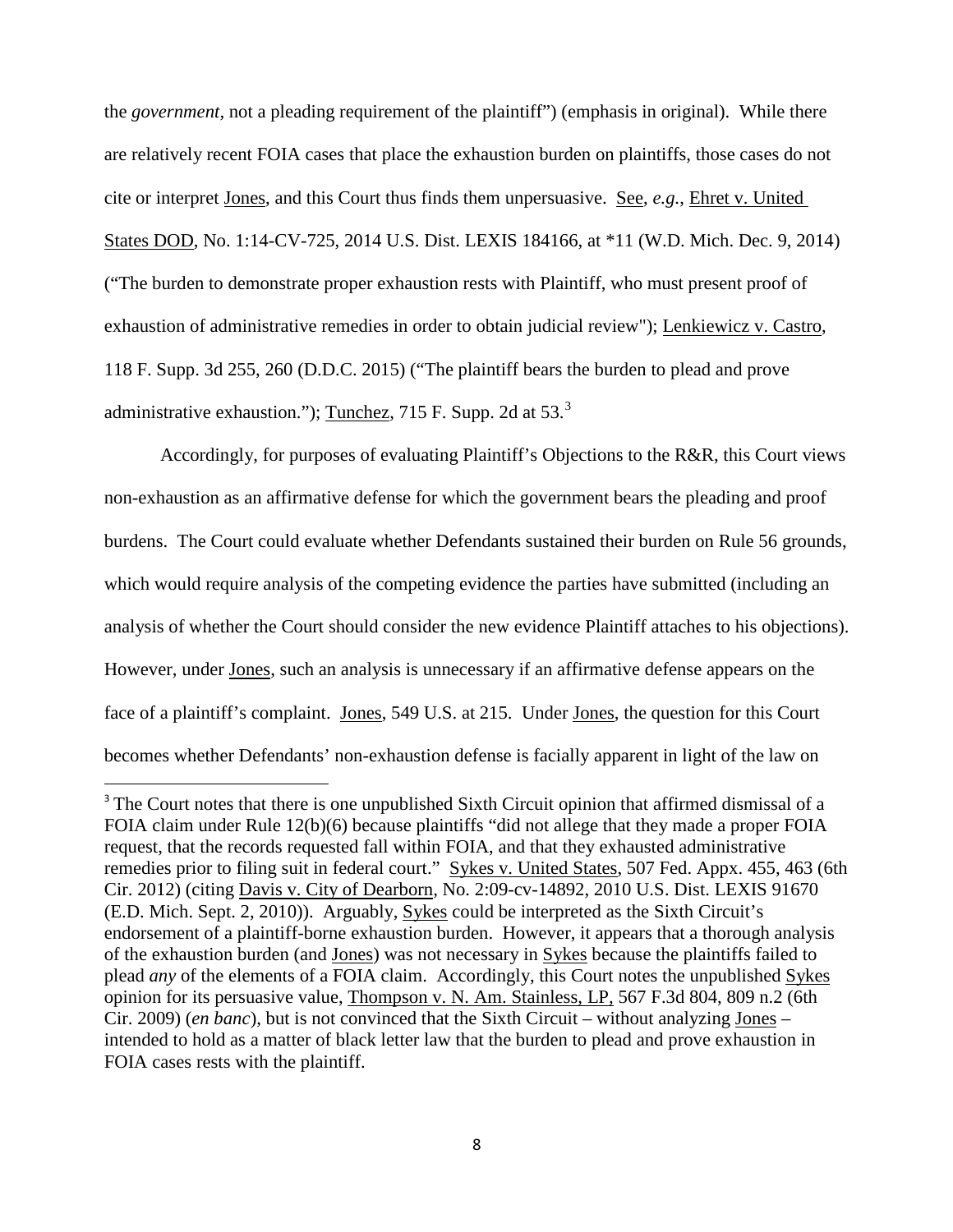constructive exhaustion.

#### **b. Constructive Exhaustion**

"Constructive exhaustion occurs when [an] agency fails to comply with the applicable time limit provisions of 5 U.S.C. § 552(a)(6)(C)." United States Dep't of Veterans Affairs, No. 1:13-cv-494, 2013 U.S. Dist. LEXIS 126071, at \*13 (N.D. Ohio Sept. 4, 2013). "These time limitations in which an agency must respond to an otherwise proper FOIA request only commence[] once the request is received by a component of the agency 'that is designated in the agency's regulations under [FOIA] to receive [FOIA] requests.'" Id. at \*14 (emphases added) (citing 5 U.S.C. §  $552(a)(6)(A)(ii)$ ).

"Component" – as the term is used in the Freedom of Information Act – means "each separate bureau, office, division, commission, service, center, or administration that is designated by the Department as a primary organizational entity." 28 CFR 16.1(b) (emphasis added). For purposes of FOIA requests directed to United States Attorneys, the office "designated by the Department as a primary organizational entity" – that is, the "component" as that term is defined in 28 CFR 16.1(b) – is the "Executive Office for the United States Attorneys" in Washington, D.C. See DOJ Reference Guide, Attachment B, "Descriptions of DOJ Components and Related Information," available at: http://www.justice.gov/oip/04\_3.html) (incorporated in 28 CFR 16.1(a)). While there is a FOIA regulation governing how "misdirected [FOIA] requests" should be handled, the regulation only obligates a "component's FOIA office" to "route the request to the FOIA office of the proper component(s)." 28 CFR § 16.4(c) (emphases added).

Because the government's deadline to respond to FOIA requests is not triggered until the designated component receives the FOIA request, Stewart, 2013 U.S. Dist. LEXIS 126071, at \*13, FOIA plaintiffs who fail to send their requests to the designated component in the first place do not trigger the constructive exhaustion clock. Godaire v. Napolitano, 3:10-cv-01266, 2010 U.S. Dist.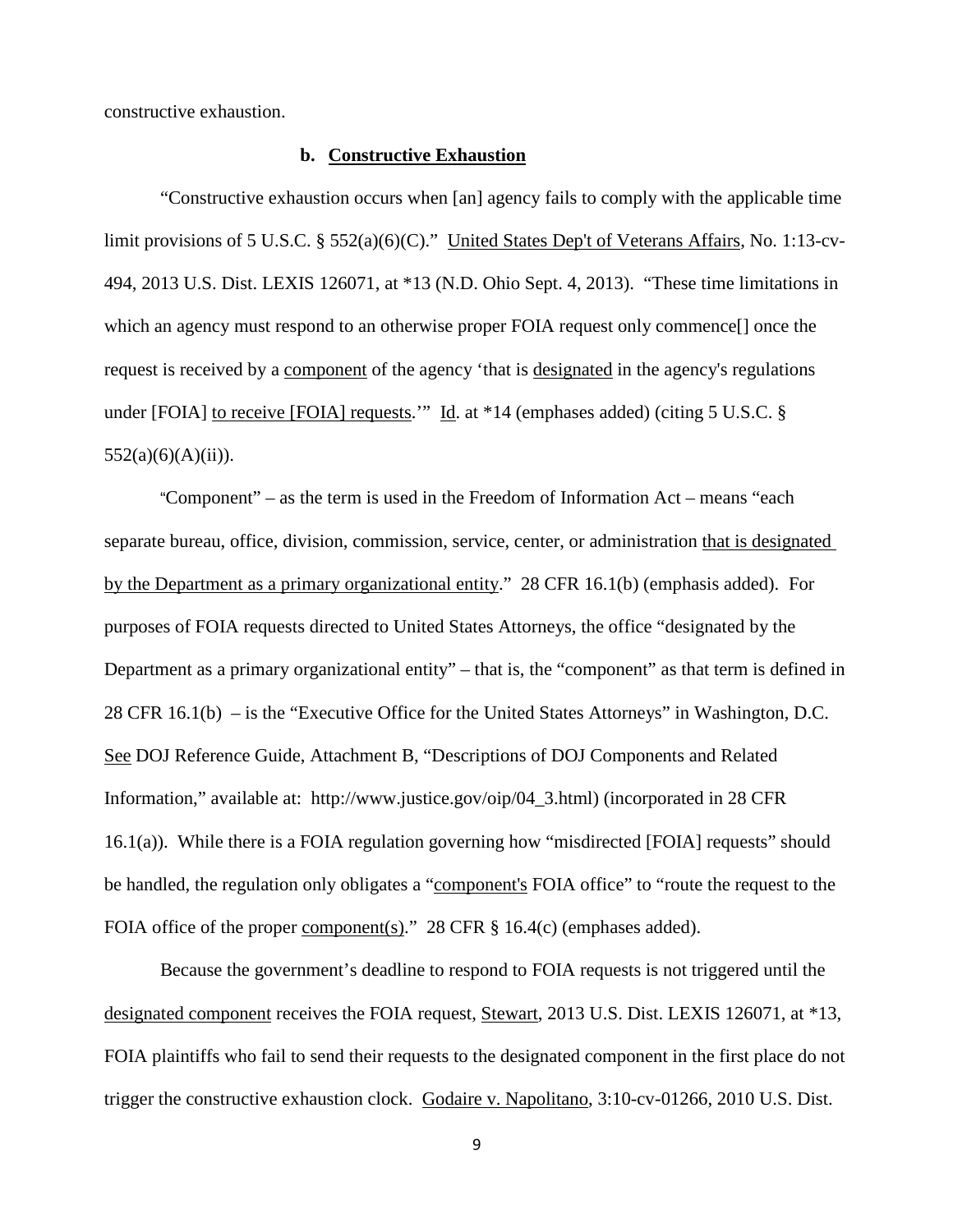LEXIS 122237, at \*18-19 (D. Conn. Nov. 17, 2010) (rejecting constructive exhaustion theory where allegations revealed that plaintiff's "FOIA request was [not] sent to or received by a DOHS component that is designated to receive FOIA requests under the agency's own regulations": reasoning that the "20-day period in which an agency must to respond . . . only commences" once the request is received by the proper component); Salanitro v. United States OPM, 3:10-cv-363-J-32JBT, 2011 U.S. Dist. LEXIS 73734, at \*11 (M.D. Fla. July 8, 2011) (rejecting constructive exhaustion theory because plaintiff failed to send FOIA request "to the proper OPM office as identified in the OPM's regulations"); Lowe v. DEA, No. 06—11332007, 2007 U.S. Dist. LEXIS 52535, at \*16 (D.D.C. July 22, 2007) (dismissing FOIA claim because plaintiff's "request . . . was sent to the Chicago office of the DEA rather than" either of the offices designated in the applicable regulation); Robert v. DOJ, No. 99-CV-3649, 2001 U.S. Dist. LEXIS 27282, at \*24-25 (E.D.N.Y. Mar. 22, 2001) (dismissing FOIA claim because of plaintiff's failure to direct FOIA request to component authorized to receive FOIA requests).

## **c. The Non-Exhaustion Defense Appears on the Face of Plaintiff's Verified Complaint**

Even though this Court disagrees with the R&R to the extent that it places the burden of pleading and proving exhaustion on FOIA plaintiffs, the Court ultimately agrees with the Magistrate Judge's conclusion that Plaintiff's claim must be dismissed.

Here, Plaintiff's Verified Complaint alleges that he sent his February 8, 2016 FOIA request to the USAO in Cincinnati (Doc. 3, PAGEID# 54-55, ¶[14, 16), which is <u>not</u> the component designated in the FOIA Reference Guide incorporated in 28 CFR 16.1(a). Plaintiff concedes that he did not send his FOIA request to the Executive Office in Washington D.C. (Doc. 12, PAGEID# 221), but argues that dismissal is not warranted because his letter directed to the Cincinnati USAO "requested that [it] be forwarded to the appropriate office 'for timely processing.'" (Id.). Plaintiff suggests that Defendants are thus barred from arguing non-exhaustion, reasoning that "[u]pon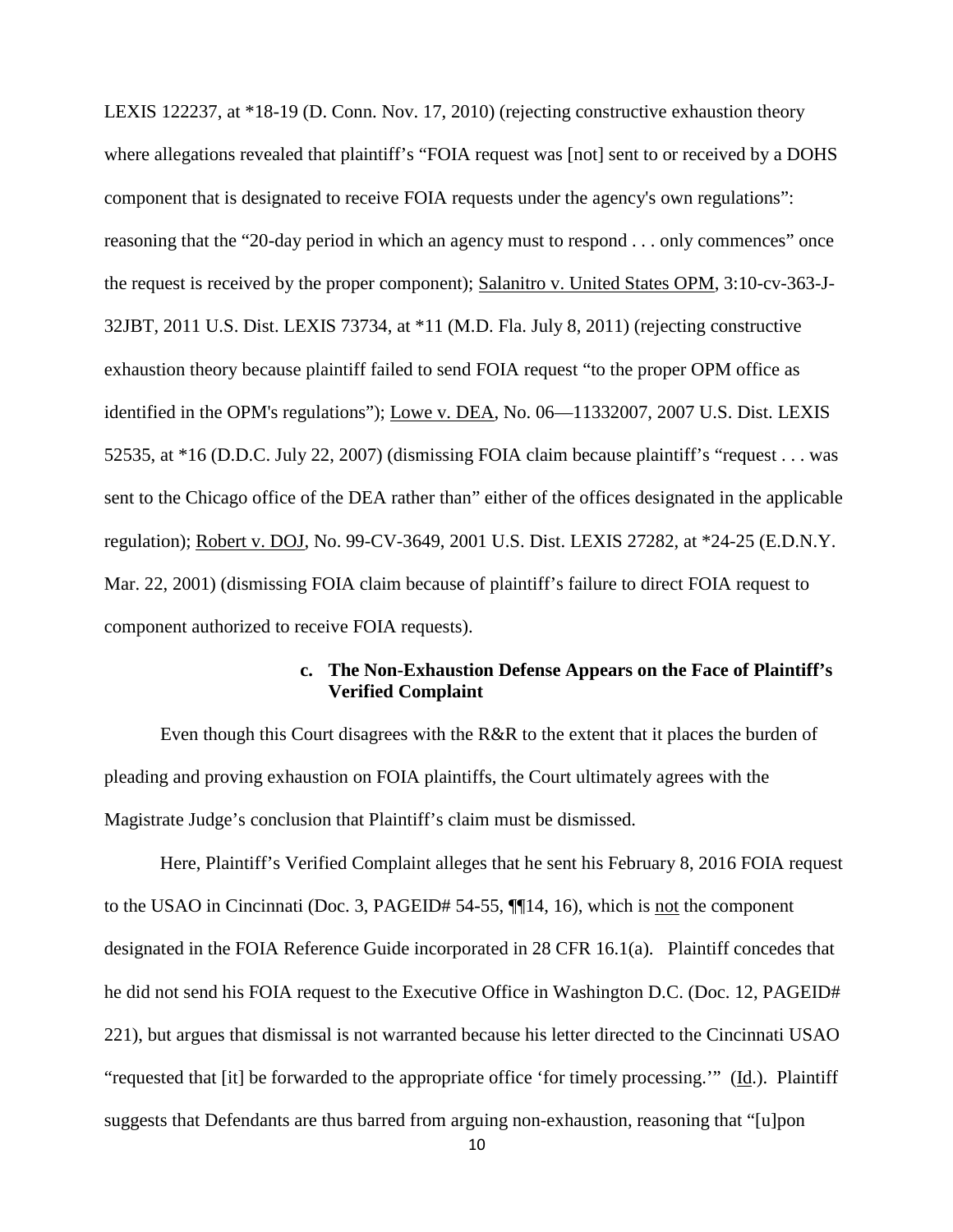receipt of a request, defendant is required, pursuant to 28 C.F.R. 16.4, to forward the request to the appropriate office or component of the USDOJ for timely and proper processing." (Id.) This is an inaccurate statement of the regulation governing "re-routing of misdirected requests," which states: "Where a component's FOIA office determines that a request was misdirected within the Department, the receiving component's FOIA office shall route the request to the FOIA office of the proper component(s)." 28 CFR 16.4(c)(emphases added). The plain language of the regulation only applies to Department of Justice components (*e.g.*, the Executive Office for United States Attorneys), and the Cincinnati USAO has not been designated as a component. 28 C.F.R. 16.1(a). Similarly, inter-component "referrals" are premised on the notion that a designated component receives the FOIA request in the first place: "When the component processing the request believes that a different component, agency, or other Federal Government office is best able to determine whether to disclose the record, the component typically should refer the responsibility for responding to the request regarding that record, as long as the referral is to a component or agency that is subject to the FOIA." 28 CFR  $16.4(d)(2)(i)$  (emphases added).

Because the face of Plaintiff's Verified Complaint shows that his February 8, 2016 request was sent to the Cincinnati USAO – not the Department of Justice component in Washington, D.C. – the time limits within which the government must respond have not yet been triggered. Godaire, 2010 U.S. Dist. LEXIS 122237, at \*18-19; Salanitro, 2011 U.S. Dist. LEXIS 73734, at \*11; Lowe, 2007 U.S. Dist. LEXIS 52535, at \*16; Robert, 2001 U.S. Dist. LEXIS 27282, at \*24-25. To ensure efficient processing, and responsible use of the judicial review mechanism, FOIA plaintiffs must respect the requirement that requests be sent to a designated component. Accordingly, the face of Plaintiff's Verified Complaint shows a defect in Plaintiff's efforts to constructively exhaust.<sup>[4](#page-10-0)</sup>

 $\overline{a}$ 

<span id="page-10-0"></span><sup>&</sup>lt;sup>4</sup> As the Magistrate Judge notes (Doc.14, PAGEID# 237, n. 1), nothing forecloses Plaintiff from correcting his requests' deficiencies and resubmitting them. Thereafter, Plaintiff may seek judicial review if the government fails to respond within the required time limits.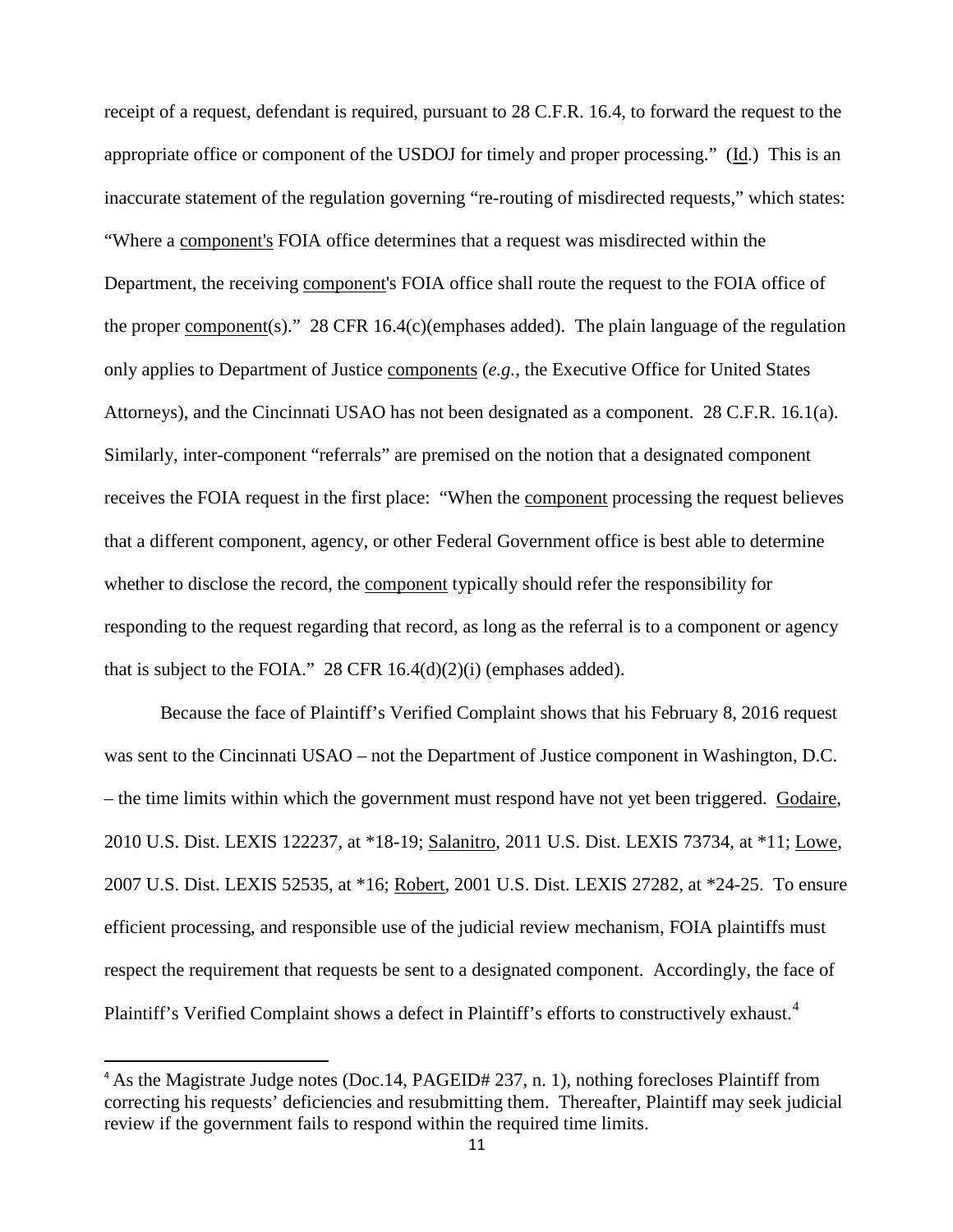#### **d. Plaintiff's Objections to the R&R are Overruled**

Plaintiff's objections to the R&R challenge the Magistrate Judge's application of Rule 56 to FOIA's exhaustion requirements, and fall into two categories: (1) an objection relating to the notice Plaintiff received before the Magistrate Judge converted Defendants' motion to dismiss into a motion for summary judgment (Obj. No. 3); and (2) objections relating to the Magistrate Judge's assessment of the parties' evidence. (Obj. Nos. 1-2, 4-7). However, this Court has found an analysis of the competing evidence (and Plaintiff's new "proof of receipt") unnecessary because the Verified Complaint itself establishes Defendants' affirmative defense; thus, Plaintiff's objections have become moot:

First, pre-conversion notice has become a non-issue. Because this Court dismisses on Rule 12(b)(6) grounds, it is unnecessary to determine whether Plaintiff received sufficient notice of the Magistrate Judge's intent to convert the motion to dismiss into a motion for summary judgment. Plaintiff's notice objection (Obj. No. 3) is overruled as moot.

Second, because the government's affirmative defense is apparent on the face of the Verified Complaint, it is unnecessary to determine whether the Magistrate Judge properly evaluated outside evidence. Furthermore, Plaintiff's new evidence that he urges this Court to consider, *i.e.*, the "proof of receipt" from the USPS, only serves to confirm Plaintiff's failure to submit his FOIA requests to the government component designated in the relevant regulations. Accordingly, the remainder of Plaintiff's objections – which challenge the R&R's assessment of the evidence under Rule 56 (Nos. 1-2, 4-7) – are also overruled as moot. Nelson v. Jackson, 2:12 cv-1167, 2014 U.S. Dist. LEXIS 18422, at \*4-5 (S.D. Ohio Feb. 13, 2014). Accord: Stone v. City of Grand Junction, 765 F. Supp. 2d 1060, 1070 (W.D. Tenn. 2011) ("However, as the Court need not consider Sarah Stone's affidavit in rendering its decision, the objection is denied as moot.").

12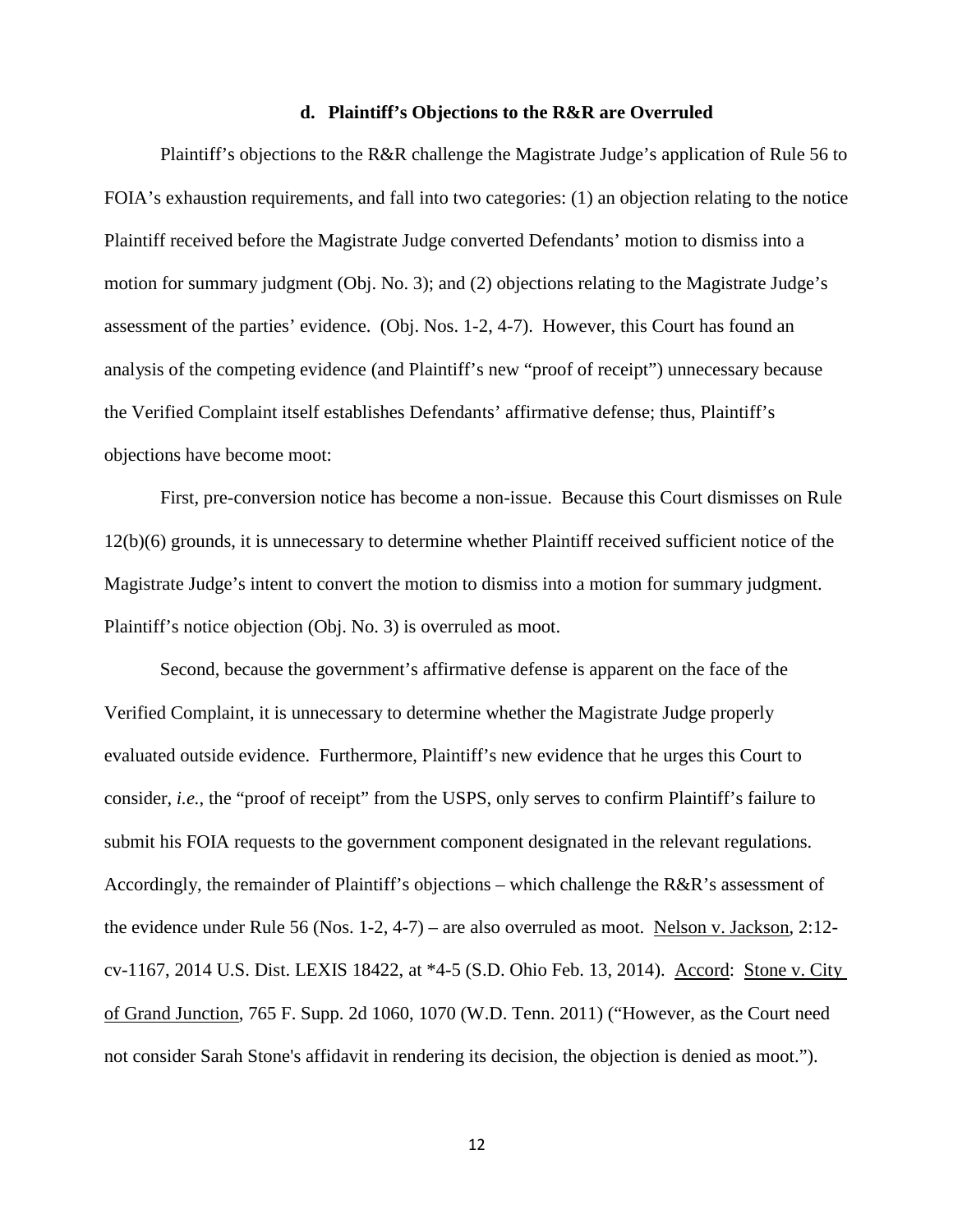#### **B. Plaintiff's Motion to Amend**

 "While leave to amend generally should be freely given when justice so requires, the court need not allow amendment when the amendment would be futile." Perdue v. Morgan, No. 1:13-cv-878, 2014 U.S. Dist. LEXIS 138758, at \*9 (S.D. Ohio Sept. 30, 2014) (citing Miller v. City of Columbus, 52 F. App'x 672, 674 (6th Cir. 2002)).

In his Motion to Amend, Plaintiff asserts that his proposed amendments "will assist the Court with additional information . . . as to whether the Defendant[s] acted arbitrarily or capriciously regarding the failure to respond to Carter's FOIA request." (Doc. 9, PAGEID# 105). Plaintiff then proposes various amendments pertaining to the "wrongful conduct" and "false accusations" of the government in connection with his criminal trial. (Doc. 9-1). He states that unless the government "provide[s] the certified records pursuant to [his] FOIA request," the Court will continue to be "misled and deceived . . . by the government employees involved in [his] investigation and prosecution," and Plaintiff will "continue to be unjustly incarcerated." (Doc. 9-1, PAGEID# 111-12). Plaintiff does not propose any amendments that change the fact that he sent his FOIA requests to a non-component office. (Doc. 12, PAGEID# 221). Accordingly, even if this Court were to allow amendment, such amendment would be futile because Defendants' affirmative defense of non-exhaustion still appears on the face of the Verified Complaint. Jones, 549 U.S. at 215. Accord: Godaire, 2010 U.S. Dist. LEXIS 122237, at \*19. Plaintiff's Motion to Amend is thus denied.

Because this Court is granting a dispositive motion, and amendment would be futile, this Court need not consider the remaining motions pending on the docket. However, this Court will note that many of the remaining motions – including a motion for emergency injunctive relief (Doc. 11), a motion for declaratory judgment (Doc. 18), and a recent "Notice of Deception/Misrepresentation by the United States Attorneys [sic] Office/Request for Judicial

13